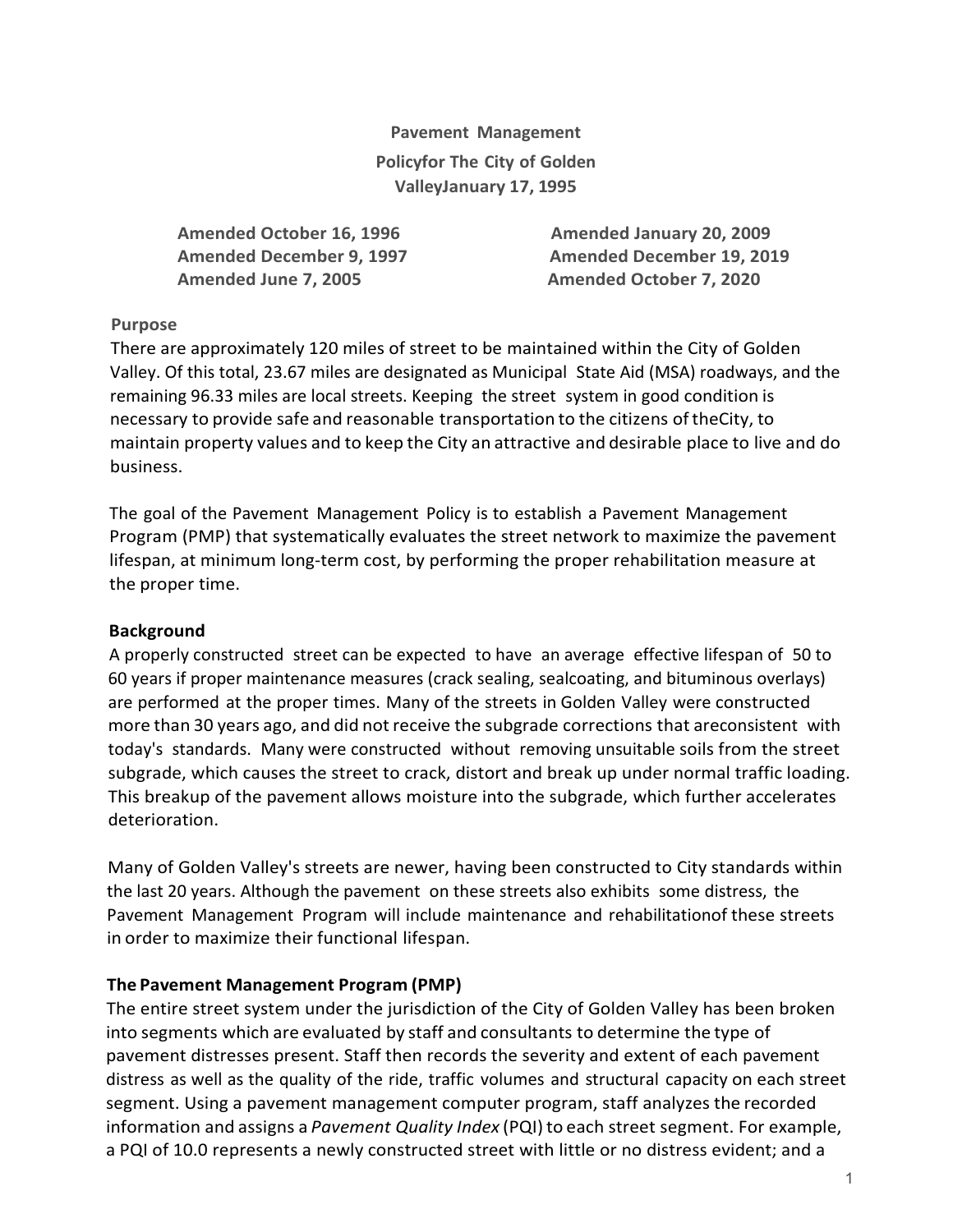PQI of 2.0 represents a street pavement that has completely failed. The PQI of each street segment is then inventoried, and streets are selected for rehabilitation strategies based on staff opinion and the analysis of the computer software. The goal of the City isto maintain a street system with an average PQIof 6.0 to 7.0. Residential streets shall be designated for an axle loading of 7 ton.

Because streets decay at different rates depending on subgrade and pavement conditions, staff will periodically evaluate the pavement and assign POis. Approximately *every* fifth year, a consulting engineering firm will conduct a complete inventory and evaluation of the street system. This will ensure that the baseline data being used for decision-making is current and that each street in the system receives appropriate rehabilitation measures when the need for maintenance first arises. Rehabilitation measures will include sealcoating, edge and full-width milling and overlays, varying degrees of in-place reclamation, total street reconstruction and other potential methodsthat may become available as new technology develops.

## *Surface Treatments*

Surface Treatments are a preventive maintenance measure used to extend the life of a bituminous pavement. Various asphalt emulsifiers are applied to help seal out moisture,reduce abrasion of the existing surface, increase skid resistance and help prevent olderpavements from drying out and prematurely deteriorating. A properly installed sealcoatshould last approximately 3 to 5 years.

Surface Treatments will be applied to those streets in the system that have been constructed to City standards and do not exhibit distresses indicative of poor streetsubgrade.

### *Bituminous Milling and Overlay*

Bituminous milling and overlay consists of mechanically removing a portion of the existing bituminous pavement surface, and placing new pavement. After placement of a bituminous overlay, properly timed sealcoating can extend the life of a street for an estimated 20 to 25 years before another overlay is required.

Bituminous overlays will be performed on those streets that have been constructed to City standards and do not have distresses indicative of a poorsubgrade. The streets receiving overlays also will be subject to crack sealing, curb repair, and patching before the placement of the overlays.

### *Reconstruction*

Reconstruction is defined as any major rehabilitation involving the removal or relaying of all surface material for a particular segment of street. Reconstruction will be performed on streets that have deteriorated to the point where reconstruction is the only cost-effective method of rehabilitation. Sanitary sewer, water main, and storm sewer systems on streets subject to reconstruction will also be investigated as part of the PMP. Those utilities that exhibit inadequate capacity, maintenance problems, and do not meet specific state or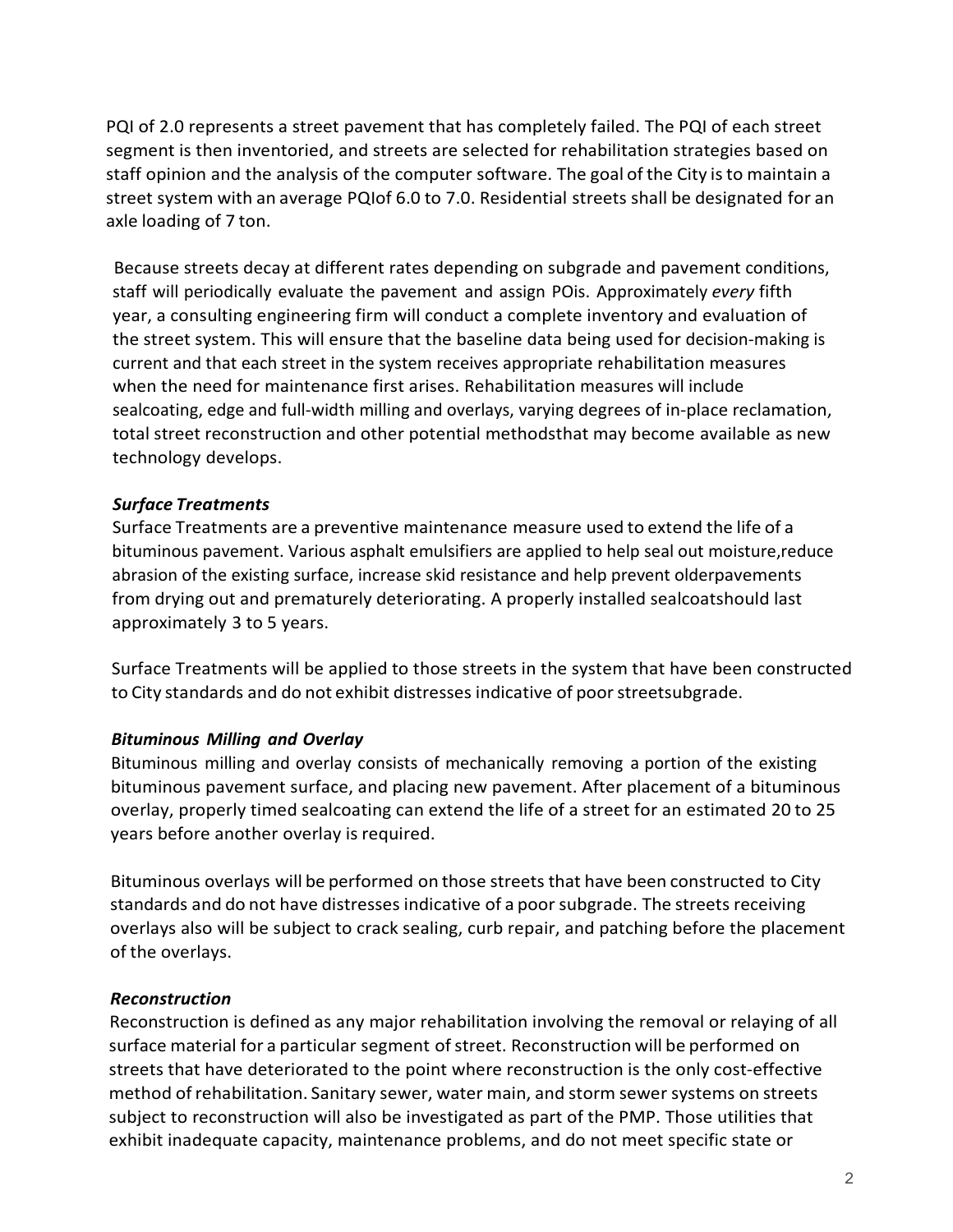federal requirements for the utility will be repaired or replaced as part of the street reconstruction project.

# Construction Standards

The City will construct all local streets to a 26-foot wide standard, measured from faceof curb to face of curb and maintain parking arrangements. Variation from this standardmay be considered by the City Engineer under the following situations:

- 1. On Municipal State Aid streets where MSA standards apply.
- 2. On collector and local streets where traffic volumes exceed 500 vehiclesper day.
- 3. Where existing safety, geometric, or topographic conditions necessitate deviation.
- 4. Where adhering to the standard would cause environmental impacts such as wetland filling and removal of significant trees.

## Drainage Improvements

The City will attempt to improve drainage conditions during reconstruction wherever possible and feasible. Drainage improvements for areas outside of public right-of-way willbe implemented where feasible and in accordance with the Special Assessment Policy.

# Landscaping Impacts

The City will endeavor to minimize landscaping disturbances whenever possible, and shallconsider reasonable replacements when disturbances are necessary. The Environmental Coordinator shall comment on tree and landscaping impacts due to proposed projects andwill include this review in project feasibility reports.

# Concrete Curb and Gutter

Concrete curb and gutter provides structural support for the edge of the paved roadway,aids in snow removal and facilitates drainage of storm water for water quality treatment and minimizing damage to adjacent properties. Therefore, design of streets subject to reconstruction will include concrete curb and gutter. The City's standard for concrete curband gutter is the Minnesota Department of Transportation's B-618 design constructed according to industry standards.

Concrete curb and gutter designs other than the City's standard, such as D type, may be considered based upon neighborhood input. In order for alternate styles to be installed, 100 percent of the property owners abutting a street must sign a petition prepared by the Public Works Department requesting the alternate curb style. This petition will state that the City will no longer repair damages to turf, landscaping, sprinkler systems, mailboxes orother items placed within the public right-of-way by property owners resulting from the City's snow and ice control measures.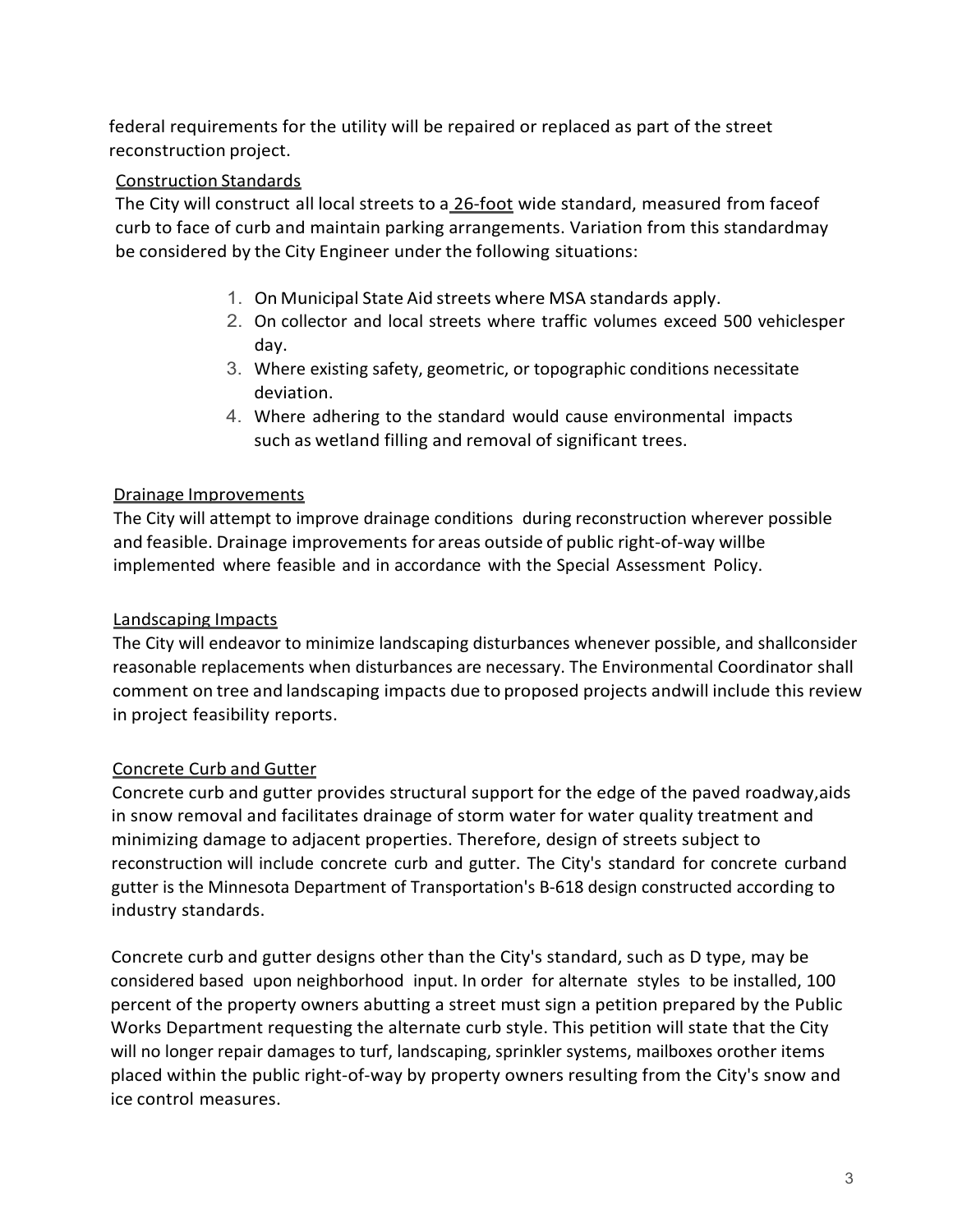# Property Owner Involvement

During the preliminary design phase of any reconstruction project, the City will hold open houses for affected property owners. Property owners will be consulted and provided the opportunity to have input in the preliminary project design during the open houses. The City will also endeavor to keep *property owners informed during construction through the use of* construction e-newsletters, daily construction notices, targeted correspondence andother means of communication deemed appropriate.

### Driveway Reconstruction

Pavement Management street reconstruction projects will include an opportunity for residents in the project area to reconstruct their driveways as part of the project. If property owners wish to participate in the driveway reconstruction program the City will prepare an estimate for the work, determine eligibility and liability for participation, determine the indirect costs for the work, prepare a contract and manage reconstruction ofthe driveway. Following reconstruction the property owner may choose to pay for the driveway reconstruction in one of two methods as outlined in the Special Assessment Policy.

The City of Golden Valley will pay for replacement of the portion of each driveway that is *removed* due to the street reconstruction with the same material that was *removed* (asphalt or concrete). If property owners wish to have the driveway reconstructed in a material otherthat what was *removed* (install concrete when asphalt wasremoved) they will be responsible for the cost differential between the materials.

The City reserves the right to reject requests for private driveway reconstruction in situations where the reconstruction requires that the City and/or its contractors must assume a higher degree of liability during construct than a normal driveway, or where the ability to achieve the required quality is not possible. Such situations include excessive or minimal slopes, landscaping impacts, structural impacts or similar conditions. The determination of eligibility to participate in the driveway reconstruction program is at the discretion of the Public Works Department.

### Sanitary Sewer Service Repair

Pavement management street reconstruction projects will include an opportunity for property owners affected by the street reconstruction to reconstruct their private sanitary sewer services. This voluntary program will allow property owners to become compliant with Chapter 3 of Golden Valley City Code, and helps the community reduce the inflow and infiltration of clear water into the sanitary sewersystem. If a property owner wishesto participate in the sewer service rehabilitation program, the City will prepare estimates for the work, determine eligibility and liability for participation, determine the indirect costs forthe work, prepare a contract and manage the rehabilitation work. Following completion ofthe sewer service rehabilitation the property owner may choose to pay for the work as outlined in the Special Assessment Policy.

### Maintenance

The City will perform major maintenance procedures in a timely and cost-effective mannerto